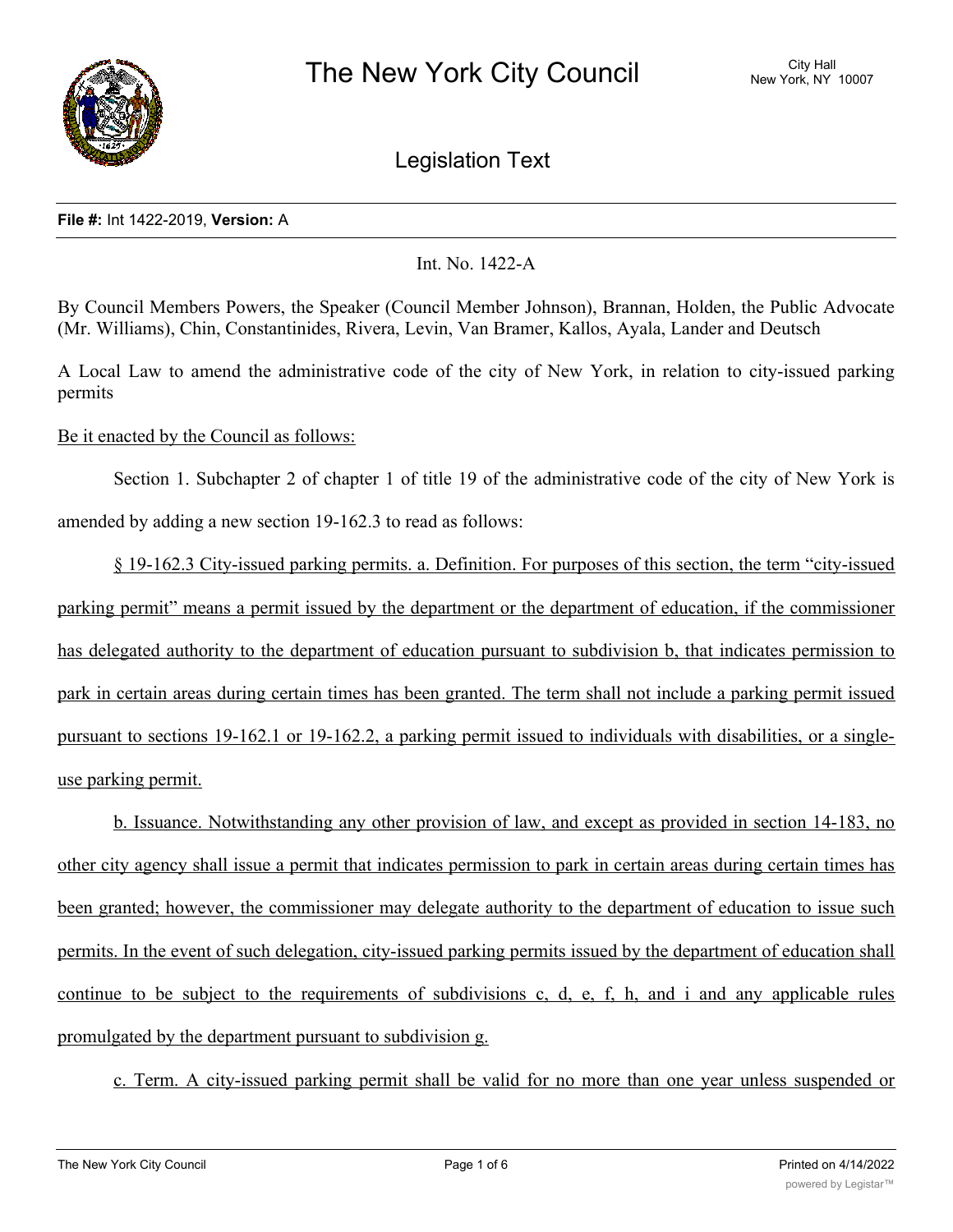revoked.

d. Application. 1. Each person applying for a city-issued parking permit or renewal thereof on behalf of themselves, their agency or non-profit entity shall file an application in such form and detail as the commissioner may prescribe, which may include inputting the required information into a permit application system.

2. An application for a city-issued parking permit or renewal thereof shall include, but need not be limited to, the following information:

(a) if applying on behalf of a city agency, the name of the city agency and the employee's relationship to such agency if issued to an individual;

(b) the license plate number of the vehicle or vehicles to be associated with such permit when associated with a specific vehicle or vehicles; and

(c) a statement articulating the justification for the permit need.

3. Upon the approval of an application, the department shall issue a city-issued parking permit to the applicant that may only be used with the vehicle or vehicles identified on such application when the permit is to be used with specific vehicles.

4. City-issued parking permits shall not be transferrable to another person or vehicle if issued to a specific individual or vehicle.

5. Whenever any information provided on such an application has changed, such agency shall notify the department within 10 days of such change.

e. Form of permits. A city-issued parking permit may be a physical permit or a programmable feature associated with a license plate number and shall contain the name of the sponsoring city agency, the expiration date of the permit, and a unique identifier or other technology designed to allow the city to detect valid permits. Such permit may contain any additional information or features as required by the department.

f. Permissible uses. 1. Parking with a city-issued parking permit shall be permitted in areas specified on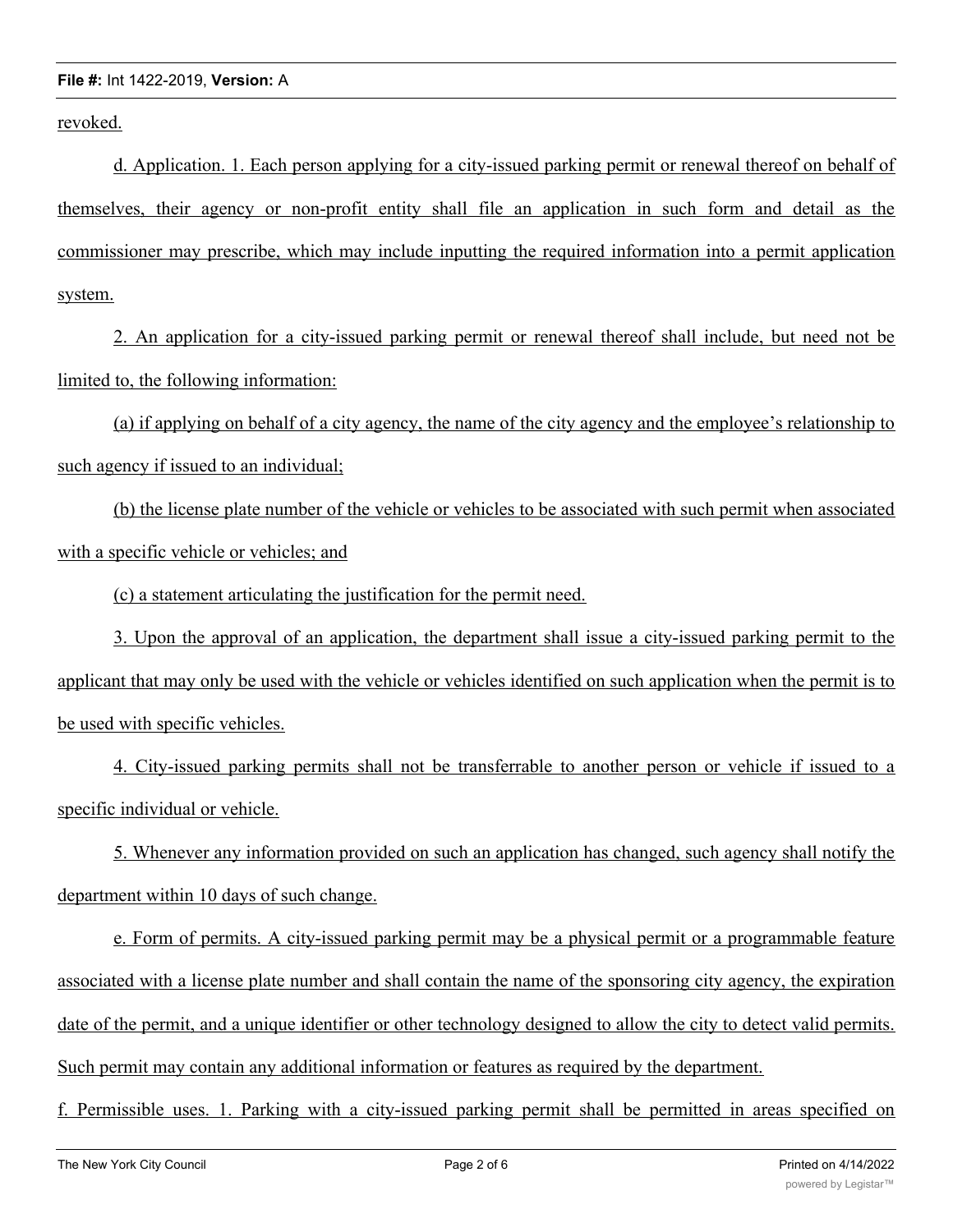or programmed into the permit and may allow for parking in some or all of the following areas:

(a) at parking meters;

(b) in truck loading and unloading zones;

(c) in "no standing/parking" areas except "authorized vehicles" or "authorized vehicle only", when such

permit authorizes such use; and

(d) in "no parking" areas.

2. Parking with a city-issued parking permit shall not be permitted in the following areas, in addition to

any areas designated by rule or specified on or programmed into the permit:

(a) "no standing" areas;

(b) "no stopping" areas;

(c) fire hydrants;

(d) bus stops;

(e) areas where such parking would constitute double parking;

(f) driveways;

(g) bridges and highways; and

(h) carsharing parking spaces.

g. Rules. The department may promulgate such rules as are necessary to implement the provisions of this section.

h. Violations. Any violation of subdivision d of this section involving a material false statement or material fact concealed in connection with an application for a city-issued parking permit or renewal thereof shall upon conviction thereof be punishable by a civil penalty of not less than \$250 nor more than \$1,000. Civil violations issued pursuant to this section shall be adjudicated at the environmental control board or any tribunal established within the office of administrative trials and hearings designated by the commissioner.

i. Posting information. No later than January 31, 2021, the department and agencies delegated to issue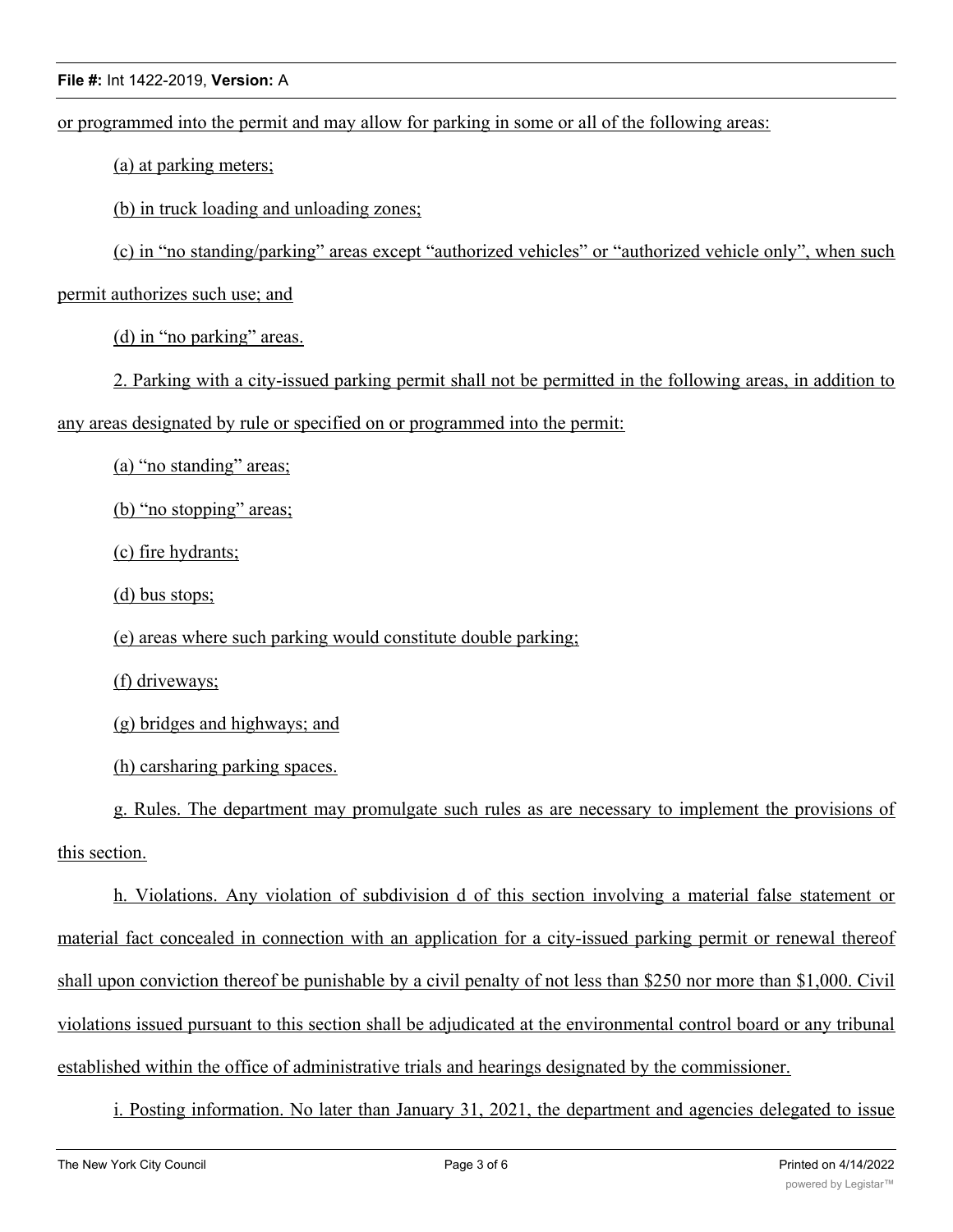parking permits by the commissioner shall post information online regarding the issuance of city-issued parking permits, including, but not limited to, the number of applications submitted and the number of such permits issued in the previous year, disaggregated by the sponsoring city agency in the case of the department. Such information shall be updated at least annually.

§ 2. Chapter 1 of title 14 of the administrative code of the city of New York is amended by adding a new section 14-183 to read as follows:

§ 14-183 Parking permits issued by the police department. a. The department may issue parking permits to city, state, or federal law enforcement agencies that indicate permission to park in certain areas during certain times has been granted.

b. Such permits shall be valid for no more than one year unless suspended or revoked.

c. 1. Except for department fleet vehicles, an application for a parking permit or renewal thereof shall include, but need not be limited to, the following information:

(a) the name of the applicant ;

(b) the license plate number of the vehicle or vehicles to be associated with such permit; and

(c) a statement articulating the justification for the permit need.

2. Upon the approval of an application, the department shall issue a parking permit to the applicant that may only be used in the vehicle identified on such application.

3. Parking permits shall not be transferrable to another person or vehicle.

4. Whenever any information provided on such an application has changed, the permittee shall notify the department within 10 days of such change.

d. A parking permit may be a physical permit or a programmable feature associated with a license plate number. Such permit issued to a city shall contain the name of the agency. Such permit issued to an agency of the United States shall indicate that such permit is issued for federal law enforcement purposes. Such permit issued to an agency of the state of New York shall indicate that such permit is issued for state law enforcement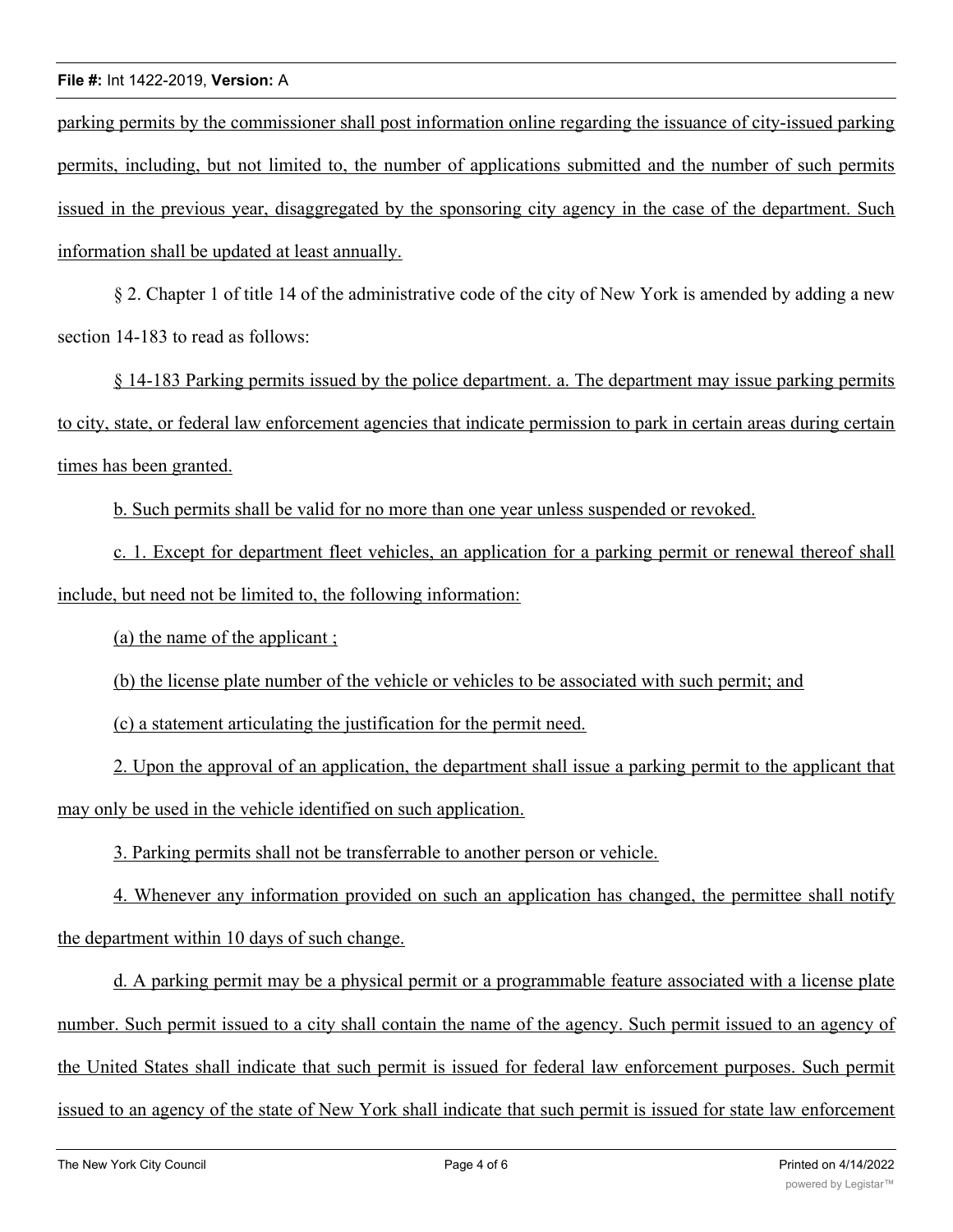purposes. All parking permits shall contain at least the expiration date of the permit and a unique identifier or other technology designed to allow the city to detect valid permits.

e. 1. Parking with a permit shall be permitted in areas specified on or programmed into the permit, and may allow for parking in some or all of the following areas:

(a) at parking meters;

(b) in truck loading and unloading zones;

(c) in "no standing/parking" except "authorized vehicles" or "authorized vehicle" only, when such

permit authorizes such use; and

(d) in "no parking" areas.

2. Parking with a permit shall not permitted in the following areas:

(a) "no standing" areas;

(b) "no stopping" areas;

(c) fire hydrants;

(d) bus stops;

(e) areas where such parking would constitute double parking;

(f) driveways;

(g) bridges and highways;

(h) carsharing parking spaces; and

(i) any other location as designated by the commissioner, taking into consideration traffic rules promulgated by the department of transportation after the effective date of this law.

f. The department may promulgate such rules as are necessary to implement the provisions of this section.

g. Any violation of subdivision c of this section involving a material false statement or material fact